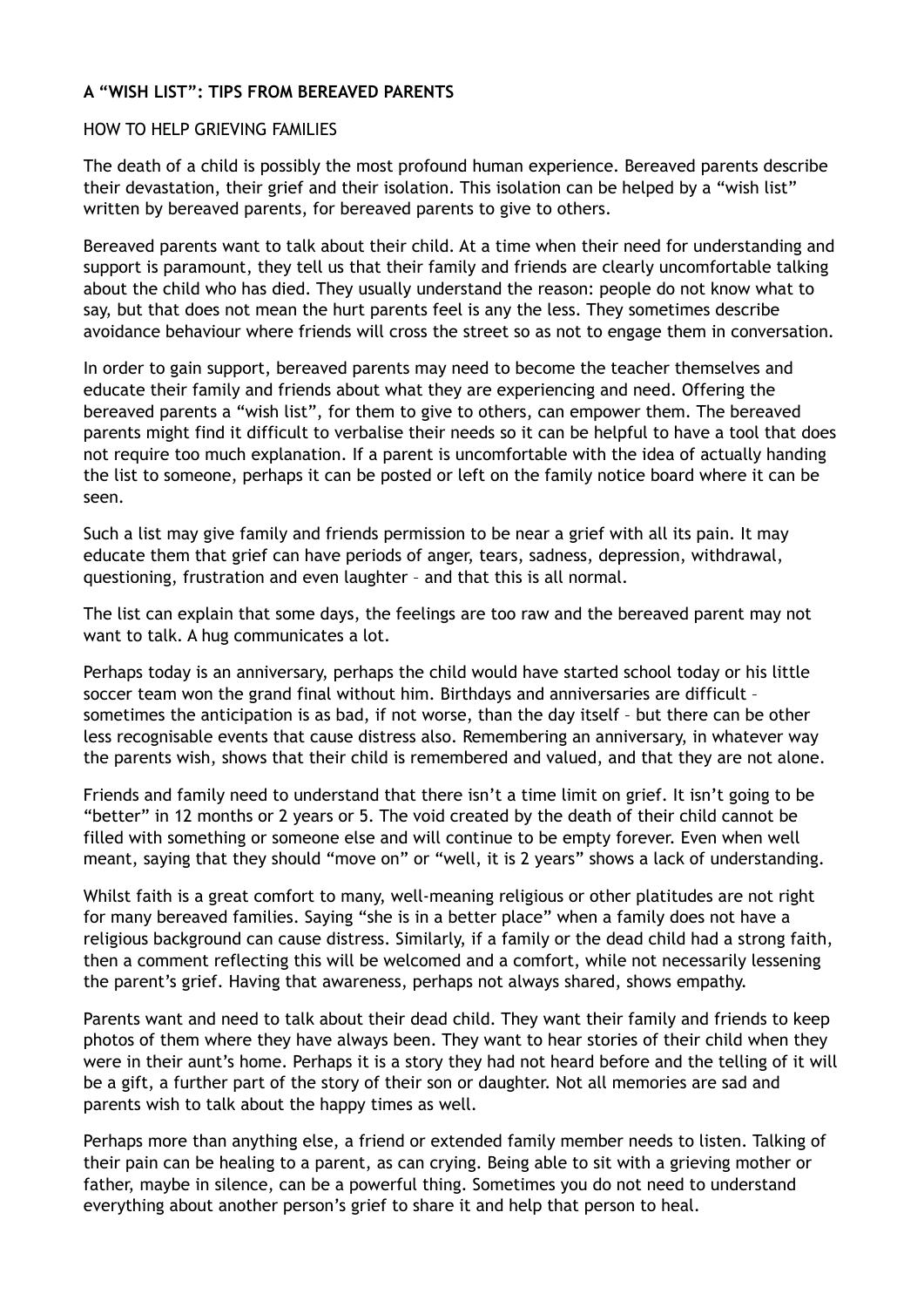Parents to whom I have given these lists report them to be helpful. They have said they reflect what they would have written themselves and it has made it easier in their relationships with their extended families. The lists can teach friends how to sit with despair without needing to change it.

It was Winston Churchill who said **"Courage is what it takes to stand up and speak. Courage is also what it takes to sit down and listen."**

I have gathered these lists from various sources – some from Very Special Kids in Melbourne, Australia and some form part of the Bereavement Service, Footprints in the Sand, at Bear Cottage in Sydney, Australia.

Helen Carroll, RN

[www.bearcottage.chw.edu.au](http://www.bearcottage.chw.edu.au/) 2 Fairy Bower Road Manly / PO Box 2500 Manly NSW 1655 Australia

### **Bear Cottage is an initiative of The Children's Hospital at Westmead**



PO Box 2500 Manly NSW 1655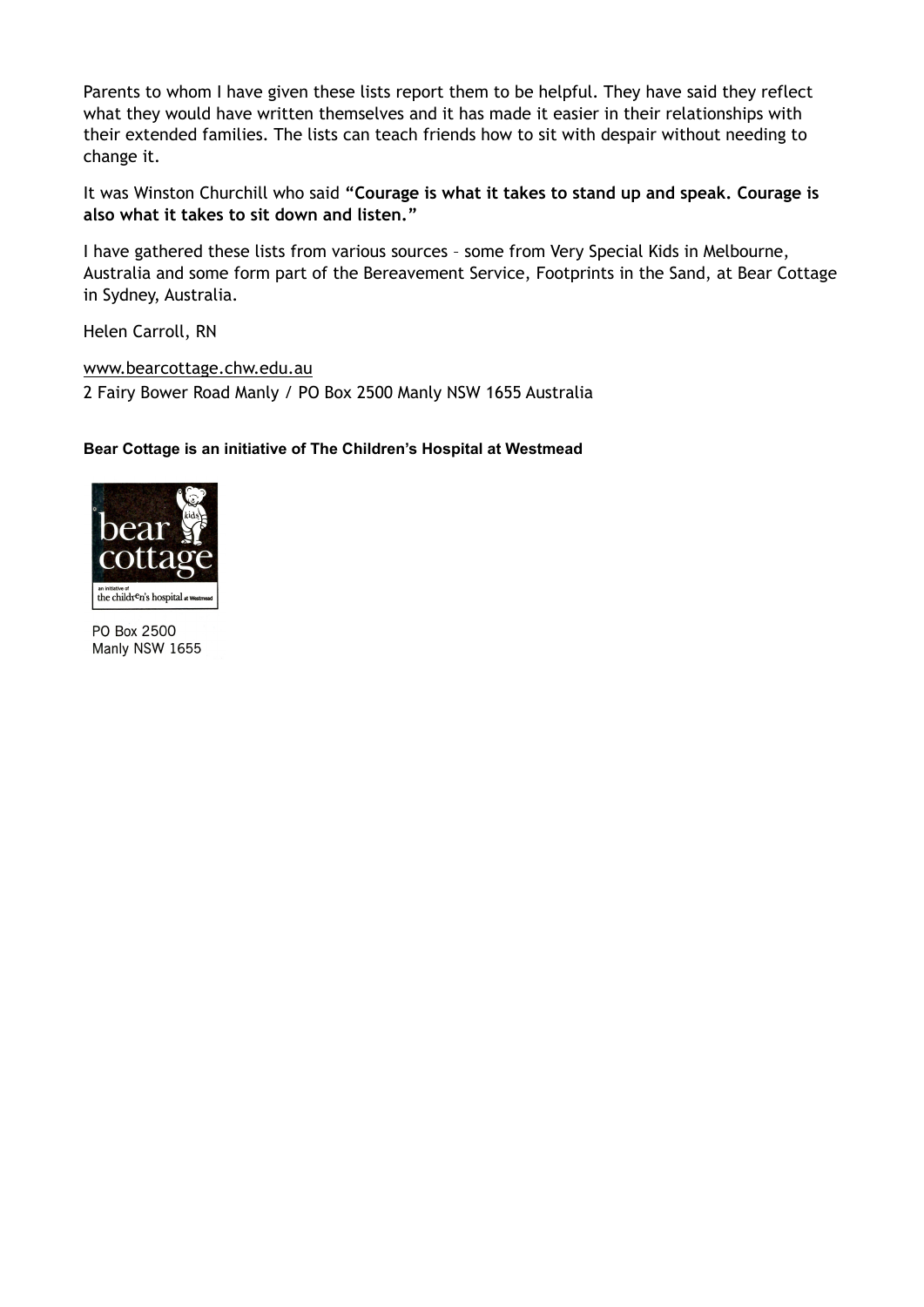Sometimes family and friends find it very hard to know what to say to help and support people whose child has died. Often they worry about saying the wrong thing and upsetting the parents. Even more so, they avoid the subject or worse still, avoid you altogether. It is not that they don't want to be there for you. They may not know how to be there for you. This can be very difficult because in your grief, you will need the support of your family and friends.

**Here is a wish list from a parent who has lost a child**. This list could be given to family or friends or even just stuck on your fridge at home, to help your loved ones have more insight into what you need them to be, or say.

- I wish my child hadn't died; I wish I had them back.
- I wish you would not be afraid to speak my child's name. My child lived and was very important to me. I need to hear that they were important to you also.
- If I cry or get emotional when we talk about my child, I want you to know that it is not because you have hurt me. It is their death that has caused my tears. You have allowed me to cry and I thank you. Crying and emotional outbursts are healing.
- I wish you would not let my loved one die again by removing their pictures, artwork or other remembrances from your home.
- Being a bereaved parent is not contagious, so I wish you wouldn't shy away from me. I need you now more than ever.
- I need diversions, so I do want to hear about you, but I also want you to hear about me.
- I might be sad and I might cry, but I wish you would let me talk about my child, my favourite topic of the day.
- I know that you think of me and pray for me often. I also know that my child's death pains you too.
- I wish you would let me know those things through a phone call, card, note or a big hug.
- I wish you wouldn't expect my grief to be over in a short period of time. I wish you could understand that my grief will never be over.
- I will suffer the death of my child until the day I die. Grief is a life-long process.
- I am working very hard in my recovery, but I wish you could understand that I will never fully recover.
- I will always miss my child and I will always grieve that they have died.
- I wish you wouldn't expect me "not to think about it" or "to be happy" Neither may happen for a very long time, so don't frustrate yourself.
- I don't want to have a "pity party" but I wish you would let me grieve. I must hurt before I can heal.
- I wish you understood how my world has shattered. I know it is miserable for you to be around me when I am feeling miserable. Please be as patient with me as I am with you.

The Compassionate Friends.

Part of 'Footprints in the Sand': Bear Cottage's Bereavement Service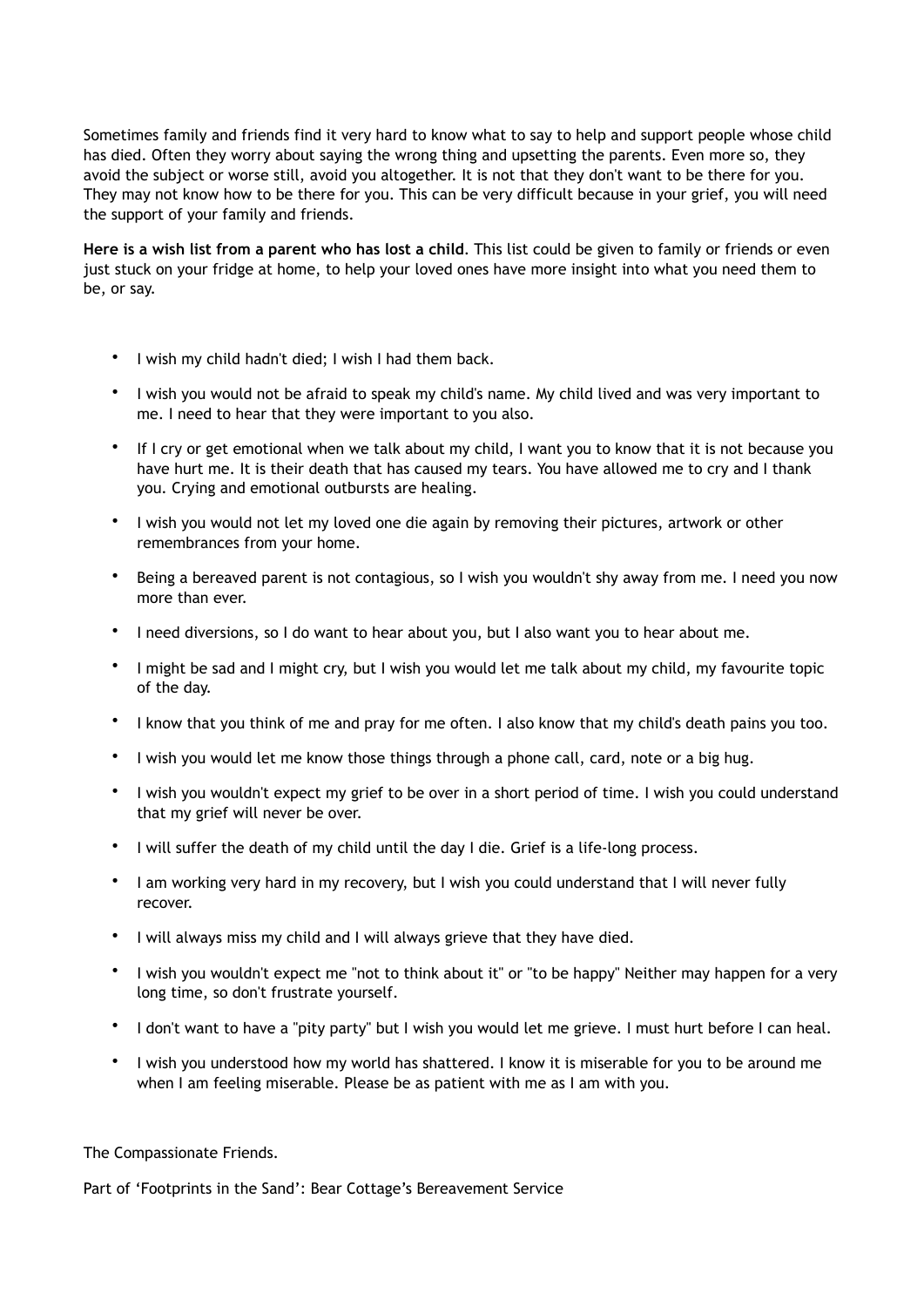# **From A Parent who has lost a Child .... My Wish List:**

1. I wish you would not be afraid to speak my loved one's name. They lived and were important and I need to hear their name.

2. If I cry or get emotional when we talk about my loved one, I wish you knew that it is not because you have hurt me, the fact they have died has caused my tears. You have allowed me to cry and I thank you. Crying and emotional outbursts are healing.

3. I wish you would not let my loved one die again by removing from your home their pictures, artwork, or other remembrances.

4. I will have emotional highs and lows, ups and downs; I wish you would not think that if I have a good day, my grief is all over, or if I have a bad day I need psychiatric counselling.

5. I wish you knew that the death of a child is different from other losses and must be viewed separately. It is the ultimate tragedy and I wish you would not compare it to your loss of a parent, a spouse, or a pet.

6. Being a bereaved person is not contagious, so I wish you would not stay away from me.

7 I wish you knew all the crazy grief reactions that I am having are in fact normal. Depression, anger, frustration, hopelessness, and the questioning of values and beliefs are to be expected following a death.

8. I wish you would not expect my grief to be over in six months. The first two years are going to be exceedingly traumatic for us. As with alcoholics, I will never be a "cured" or a "formerly bereaved" person, but forevermore be recovering from my bereavement.

9. I wish you understood the physical reaction to grief. I may gain weight or lose weight, sleep all the time or not at all, develop a host of illnesses and be accident prone, all of which are related to grief.

10. Our loved one's birthday, the anniversary of their death, and the holidays are terrible times for us. I wish you could tell us that you are thinking about them on these days. And if we get quiet and withdrawn, just know that we are thinking about them and don't try to coerce us into being cheerful.

11. I wish you would not offer to take me out for a drink, or to a party, this is only a temporary crutch and the only way I can get through this grief is to experience. I have hurt before and I can heal.

12. I wish you knew that grief changes people. I am not the same person I was before my loved one died and I will never be that person again. If you keep waiting for me to "get back to my old self' you will stay frustrated. I am a new creature with new thoughts, dreams, aspirations, values and beliefs. Please try to get to know the new me — maybe you will still like me.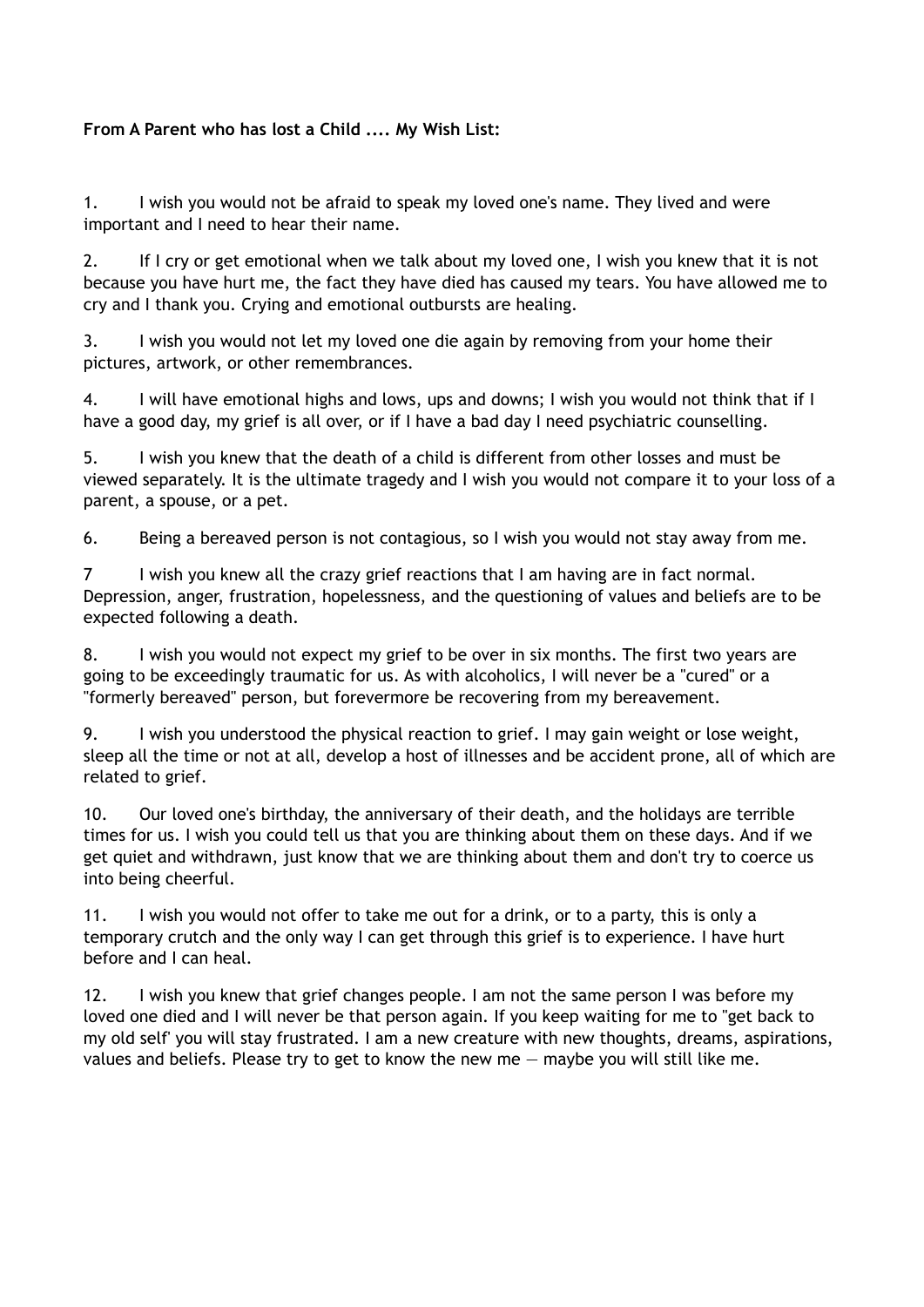# **Poems to teach others about your grief**

Sometimes family and friends find it difficult to know how to relate to grieving parents and it can be good to give them some assistance.

Writing a letter to let them know how to support you can be easier than telling them face to face.

In addition here are a few poems that you may like to show someone you know:

PLEASE, don't ask me if I'm over it yet.

I'll never be over it.

PLEASE, don't tell me "he's in a better place."

He isn't here with me.

PLEASE, don't say "at least he isn't suffering."

I haven't come to terms with why he had to suffer of all.

PLEASE, don't tell me you know how I feel,

Unless you have lost a child.

PLEASE, don't ask me if I feel better.

Bereavement isn't a condition that clears up.

PLEASE, don't tell me "at least you had him for so many years"

What year would you choose your child to die?

PLEASE, don't tell me "God never gives us more than we can bear."

PLEASE, just say you are sorry.

PLEASE, just say you remember my child, if you do.

PLEASE, just let me talk about my child.

PLEASE, mention my child's name.

PLEASE, just let me cry.